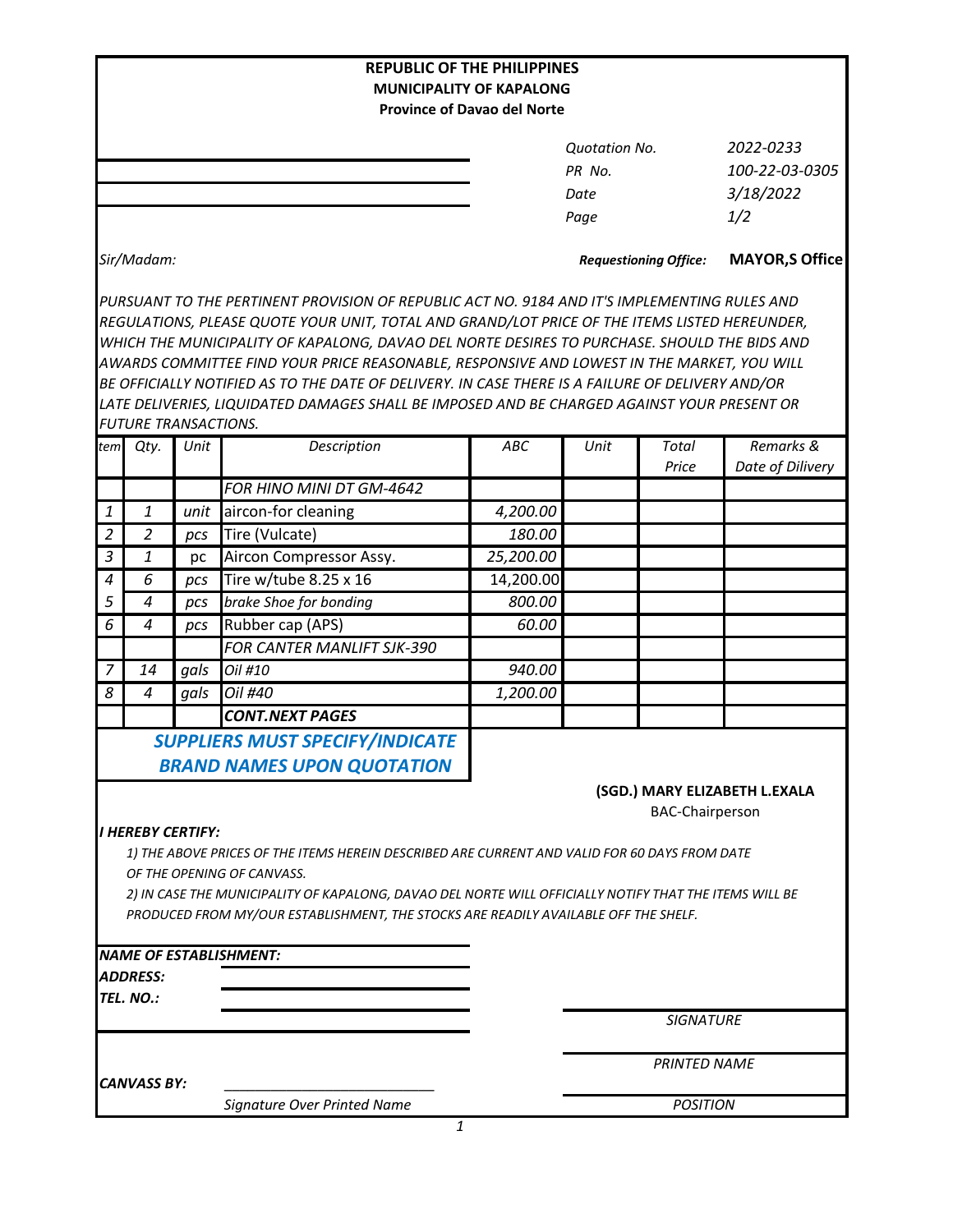|                                                                       |                             |       |                                                                                                                                                                                               | <b>REPUBLIC OF THE PHILIPPINES</b> |                              |                        |                               |  |  |  |
|-----------------------------------------------------------------------|-----------------------------|-------|-----------------------------------------------------------------------------------------------------------------------------------------------------------------------------------------------|------------------------------------|------------------------------|------------------------|-------------------------------|--|--|--|
| <b>MUNICIPALITY OF KAPALONG</b><br><b>Province of Davao del Norte</b> |                             |       |                                                                                                                                                                                               |                                    |                              |                        |                               |  |  |  |
|                                                                       |                             |       |                                                                                                                                                                                               |                                    |                              |                        |                               |  |  |  |
|                                                                       |                             |       |                                                                                                                                                                                               |                                    | <b>Quotation No.</b>         |                        | 2022-0233                     |  |  |  |
|                                                                       |                             |       |                                                                                                                                                                                               | PR No.                             |                              |                        | 100-22-03-0305                |  |  |  |
|                                                                       |                             |       |                                                                                                                                                                                               |                                    | Date                         |                        | 3/18/2022                     |  |  |  |
|                                                                       |                             |       |                                                                                                                                                                                               |                                    | Page                         |                        | 1/2                           |  |  |  |
|                                                                       | Sir/Madam:                  |       |                                                                                                                                                                                               |                                    | <b>Requestioning Office:</b> | <b>MAYOR, S Office</b> |                               |  |  |  |
|                                                                       |                             |       | PURSUANT TO THE PERTINENT PROVISION OF REPUBLIC ACT NO. 9184 AND IT'S IMPLEMENTING RULES AND<br>REGULATIONS, PLEASE QUOTE YOUR UNIT, TOTAL AND GRAND/LOT PRICE OF THE ITEMS LISTED HEREUNDER, |                                    |                              |                        |                               |  |  |  |
|                                                                       |                             |       | WHICH THE MUNICIPALITY OF KAPALONG, DAVAO DEL NORTE DESIRES TO PURCHASE. SHOULD THE BIDS AND                                                                                                  |                                    |                              |                        |                               |  |  |  |
|                                                                       |                             |       | AWARDS COMMITTEE FIND YOUR PRICE REASONABLE, RESPONSIVE AND LOWEST IN THE MARKET, YOU WILL                                                                                                    |                                    |                              |                        |                               |  |  |  |
|                                                                       |                             |       | BE OFFICIALLY NOTIFIED AS TO THE DATE OF DELIVERY. IN CASE THERE IS A FAILURE OF DELIVERY AND/OR                                                                                              |                                    |                              |                        |                               |  |  |  |
|                                                                       |                             |       | LATE DELIVERIES, LIQUIDATED DAMAGES SHALL BE IMPOSED AND BE CHARGED AGAINST YOUR PRESENT OR                                                                                                   |                                    |                              |                        |                               |  |  |  |
|                                                                       | <b>FUTURE TRANSACTIONS.</b> |       |                                                                                                                                                                                               |                                    |                              |                        |                               |  |  |  |
| tem                                                                   | Qty.                        | Unit  | Description                                                                                                                                                                                   | ABC                                | Unit                         | Total                  | Remarks &                     |  |  |  |
| No.                                                                   |                             |       |                                                                                                                                                                                               |                                    | Price                        | Price                  | Date of Delivery              |  |  |  |
| 9                                                                     | 1                           | Itr   | <b>Brake Fluid</b>                                                                                                                                                                            | 350.00                             |                              |                        |                               |  |  |  |
| 10                                                                    | 6                           | pcs   | Hose Hydraulic                                                                                                                                                                                | 1300.00                            |                              |                        |                               |  |  |  |
| 11                                                                    | $\overline{2}$              | pcs   | <b>Wiper Blade</b>                                                                                                                                                                            | 480.00                             |                              |                        |                               |  |  |  |
| 12                                                                    | 20                          | Itrs. | Oil # 10                                                                                                                                                                                      | 250.00                             |                              |                        |                               |  |  |  |
| 13                                                                    | $\overline{a}$              | pcs   | <b>Battery Terminal</b>                                                                                                                                                                       | 95.00                              |                              |                        |                               |  |  |  |
| 14                                                                    | 10                          | pcs   | <b>Fuel Filter</b>                                                                                                                                                                            | 650.00                             |                              |                        |                               |  |  |  |
| 15                                                                    | 10                          | Itrs. | Oil #15W 40                                                                                                                                                                                   | 330.00                             |                              |                        |                               |  |  |  |
|                                                                       |                             |       |                                                                                                                                                                                               |                                    |                              |                        |                               |  |  |  |
|                                                                       |                             |       |                                                                                                                                                                                               |                                    |                              |                        |                               |  |  |  |
|                                                                       |                             |       |                                                                                                                                                                                               |                                    |                              |                        |                               |  |  |  |
|                                                                       |                             |       | TOTAL APPROVED BUDGET CONTRACT                                                                                                                                                                | 154,800.00                         |                              |                        |                               |  |  |  |
|                                                                       |                             |       | <b>SUPPLIER MUST SPECIFY/INDICATE</b>                                                                                                                                                         |                                    |                              |                        |                               |  |  |  |
|                                                                       |                             |       | <b>BRAND NAMES UPON QUOTATION</b>                                                                                                                                                             |                                    |                              |                        |                               |  |  |  |
|                                                                       |                             |       |                                                                                                                                                                                               |                                    |                              |                        | (SGD.) MARY ELIZABITH L.EXALA |  |  |  |
|                                                                       |                             |       |                                                                                                                                                                                               |                                    |                              | <b>BAC-Chairperson</b> |                               |  |  |  |
|                                                                       | <b>I HEREBY CERTIFY:</b>    |       |                                                                                                                                                                                               |                                    |                              |                        |                               |  |  |  |
|                                                                       |                             |       | 1) THE ABOVE PRICES OF THE ITEMS HEREIN DESCRIBED ARE CURRENT AND VALID FOR 60 DAYS FROM DATE                                                                                                 |                                    |                              |                        |                               |  |  |  |
|                                                                       |                             |       | OF THE OPENING OF CANVASS.                                                                                                                                                                    |                                    |                              |                        |                               |  |  |  |
|                                                                       |                             |       | 2) IN CASE THE MUNICIPALITY OF KAPALONG, DAVAO DEL NORTE WILL OFFICIALLY NOTIFY THAT THE ITEMS WILL BE                                                                                        |                                    |                              |                        |                               |  |  |  |
|                                                                       |                             |       | PRODUCED FROM MY/OUR ESTABLISHMENT, THE STOCKS ARE READILY AVAILABLE OFF THE SHELF.                                                                                                           |                                    |                              |                        |                               |  |  |  |
|                                                                       |                             |       | <b>NAME OF ESTABLISHMENT:</b>                                                                                                                                                                 |                                    |                              |                        |                               |  |  |  |
|                                                                       | ADDRESS:                    |       |                                                                                                                                                                                               |                                    |                              |                        |                               |  |  |  |
|                                                                       | TEL. NO.:                   |       |                                                                                                                                                                                               |                                    |                              |                        |                               |  |  |  |
|                                                                       |                             |       |                                                                                                                                                                                               |                                    |                              | <b>SIGNATURE</b>       |                               |  |  |  |
|                                                                       |                             |       |                                                                                                                                                                                               |                                    |                              |                        |                               |  |  |  |
|                                                                       |                             |       |                                                                                                                                                                                               |                                    | <b>PRINTED NAME</b>          |                        |                               |  |  |  |
| <b>CANVASS BY:</b>                                                    |                             |       |                                                                                                                                                                                               |                                    |                              |                        |                               |  |  |  |
|                                                                       |                             |       | Signature Over Printed Name                                                                                                                                                                   |                                    |                              | <b>POSITION</b>        |                               |  |  |  |
|                                                                       |                             |       | 2                                                                                                                                                                                             |                                    |                              |                        |                               |  |  |  |